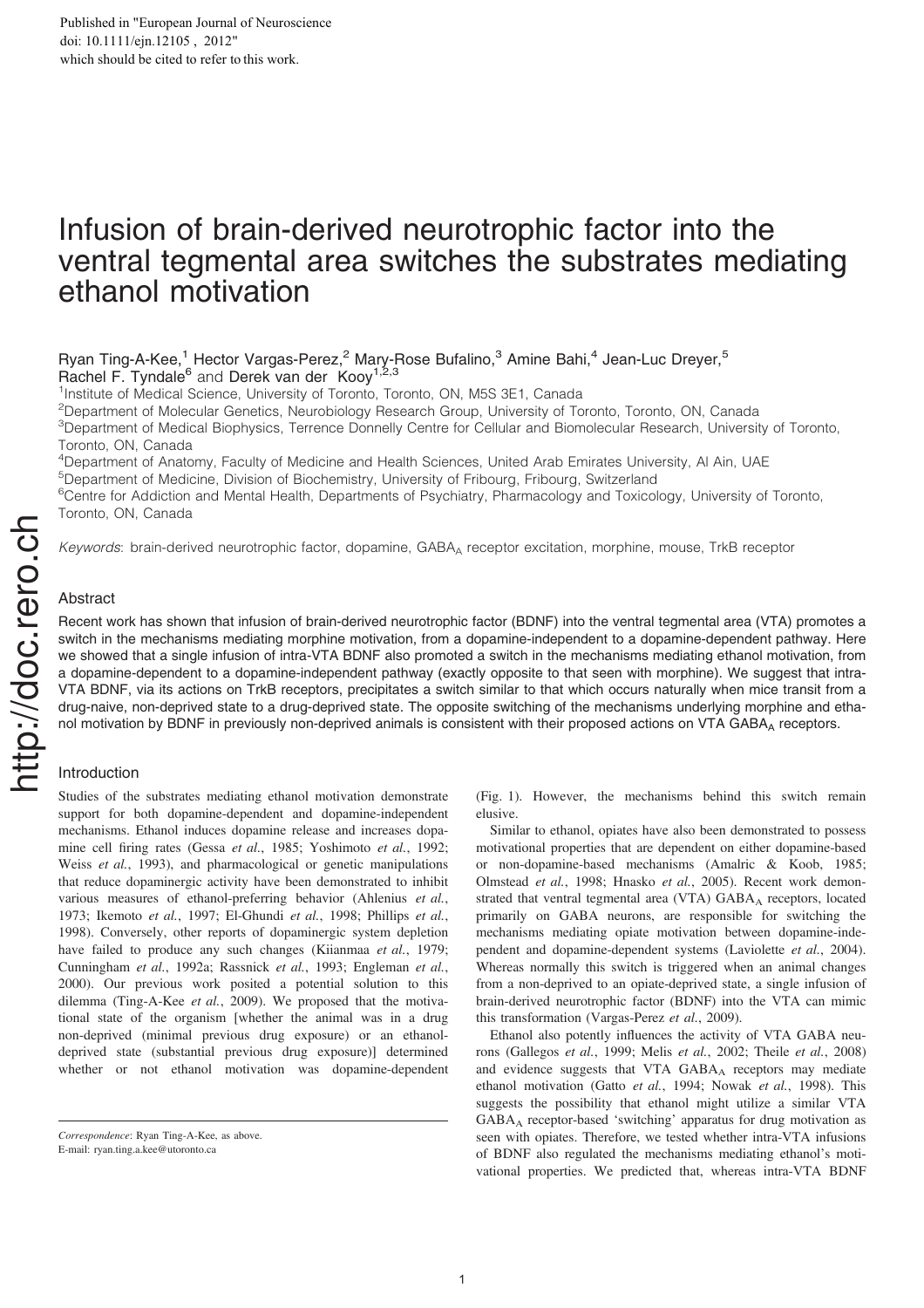

FIG. 1. A hypothesized VTA GABA<sub>A</sub> receptor switch model. GABA<sub>A</sub> receptors associated with VTA GABAergic neurons switch the substrates mediating opiate and ethanol motivation between a brainstem tegmental pedunculopontine nucleus (TPP)-dependent pathway and a dopamine (DA) dependent mesolimbic pathway to the nucleus accumbens (NAc). (A) In drug non-deprived animals, ethanol acts on GABA<sub>A</sub> receptors to produce dopamine-dependent positive reinforcement (black arrows) and opiates act pre-synaptically at  $\mu$ -opioid receptors, producing TPP-dependent positive reinforcement (striped arrow). (B) GABA<sub>A</sub> receptors switch from hyperpolarizing (inhibitory) to depolarizing (excitatory) in drug-deprived animals or animals treated with intra-VTA BDNF (possibly acting via GABAergic TrkB receptors to mediate these effects). Consequently, the mechanisms mediating opiate (striped arrows) and ethanol (black arrow) reinforcement are reversed. Modified from Ting-A-Kee et al. (2009).

would switch morphine motivation to a dopamine-dependent mechanism, this same manipulation would switch ethanol motivation to a dopamine-independent mechanism. We further predicted that this switch required BDNF's high-affinity TrkB receptor and that intra-VTA infusion of TrkB small interference RNAs (siRNAs) would therefore prevent this switch. Last, given that the motivational effects of morphine and ethanol depend upon separate substrates in either a non-deprived or deprived state, we hypothesized that their motivational effects were additive in non-deprived mice. Our results are consistent with a VTA GABA<sub>A</sub> receptor switching model that is responsible for the selection of both opiate and ethanol output motivational pathways.

# Materials and methods

#### Animals

For all experiments, male C57BL/6 mice (Charles River) were used. Subjects were housed four per cage in a sound-attenuated room (lights on 07:00–19:00 h). Access to food and water was ad libitum except during the ethanol-dependent and withdrawn experiments, where mice were restricted to Lieber DeCarli's Regular Ethanol or Control Liquid Diets (Dyets Inc., Bethlehem, PA, USA) (Ritzmann & Tabakoff, 1976). All experiments were approved by the University of Toronto Animal Care Committee in accordance with the Canadian Council on Animal Care guidelines. A total of 278 mice were used for these experiments.

# Drugs

The BDNF (Sigma) was dissolved in phosphate-buffered saline (pH 7.4). Lentiviral-TrkB-siRNAs were obtained from Bahi et al. (2008) (United Arab Emirates University, Al Ain, UAE). Alpha-flupenthixol (0.8 mg/kg) (Sigma), morphine sulfate (10 mg/kg) (Almat Pharmachem Inc., Concord, Canada) and anhydrous ethyl alcohol (0.2 g/kg) (Commercial Alcohols, Brampton, Canada) were dissolved in 0.9% saline and injected i.p. Previous work indicated that, in C57BL/6 mice, this low dose of ethanol was most effective at generating a conditioned place preference (Ting-A-Kee et al., 2009). Alcohol was diluted into a 20% (v/v) solution. For experiments involving both morphine and ethanol, both drugs were mixed together and co-administered.

#### Blood ethanol levels

Separate groups of previously drug-naive mice received acute i.p. injections of saline or 0.2 or 0.5 g/kg ethanol. At 5 min post-injection, mice were killed under  $CO<sub>2</sub>$  anesthesia and blood collected in duplicate in Eppendorf tubes via cardiac puncture. The samples were centrifuged (3000  $g$ ) and serum (0.1 mL) drawn off. After the addition of acetonitrile, enzymatic detection was performed to determine blood ethanol levels (detection limit 1.0 mm).

# **Surgery**

The BDNF infusions were performed bilaterally  $(0.05 \mu L)$  of a 0.1  $\mu$ g/ $\mu$ L solution) with a 1  $\mu$ L Hamilton syringe (VWR) over 1 min, plus an additional 1 min to allow for diffusion. Preliminary experiments indicated that this dose of BDNF, although small in comparison with other rat studies (Lu et al., 2004; Vargas-Perez et al., 2009), was effective. A small volume was infused to minimize spread to surrounding areas. Sham controls received phosphate-buffered saline. Infusions of lentiviral-green fluorescent protein (GFP) or lentiviral-TrkB-siRNAs were performed bilaterally  $(0.1 \mu L)$ , using a procedure identical to that stated above. These injections produce either GFP expression or TrkB mRNA depletions throughout the VTA (unpublished results). The VTA injection coordinates were (mm from bregma): AP,  $-3.0$ ; ML,  $\pm 0.6$ ; DV,  $-4.1$ (Hof et al., 2000). The VTA dorsal controls used DV,  $-3.1$ . Ketoprofen (3.0 mg/kg, s.c.) was administered as an analgesic. Animals were given 1 week of recovery time before conditioning.

#### Place conditioning apparatus

The place conditioning apparatus (SOF-700RA-25 Two Chamber Place Preference Apparatus) was obtained from Med Associates Inc. (VT, USA). One environment was black with a metal rod floor and the other was white with a wire mesh floor. An intermediate gray area housed a removable partition.

#### Place conditioning procedure

Mice undergoing ethanol conditioning received 24 conditioning trials (12 alternating drug and saline vehicle pairings) on separate days. We found that this treatment regimen produced robust ethanol place preferences but no significant signs of withdrawal and can be considered to model a non-deprived motivational state (Ting-A-Kee et al., 2009).

Animals in the ethanol-dependent and withdrawn groups were given access to Lieber DeCarli's Ethanol Liquid Diet for 4 days prior to the commencement of conditioning, replacing rodent chow and water. For all subsequent conditioning trials, the ethanol liquid diet was removed and replaced with a control liquid diet at 8 h prior to each conditioning trial. After 8 h without the ethanol liquid diet, animals demonstrate moderate somatic symptoms of withdrawal and show a conditioned place aversion to the withdrawal-paired environment (Fig. S1). At approximately 1 h after conditioning, the ethanol diet was reintroduced and the control diet removed. This cycle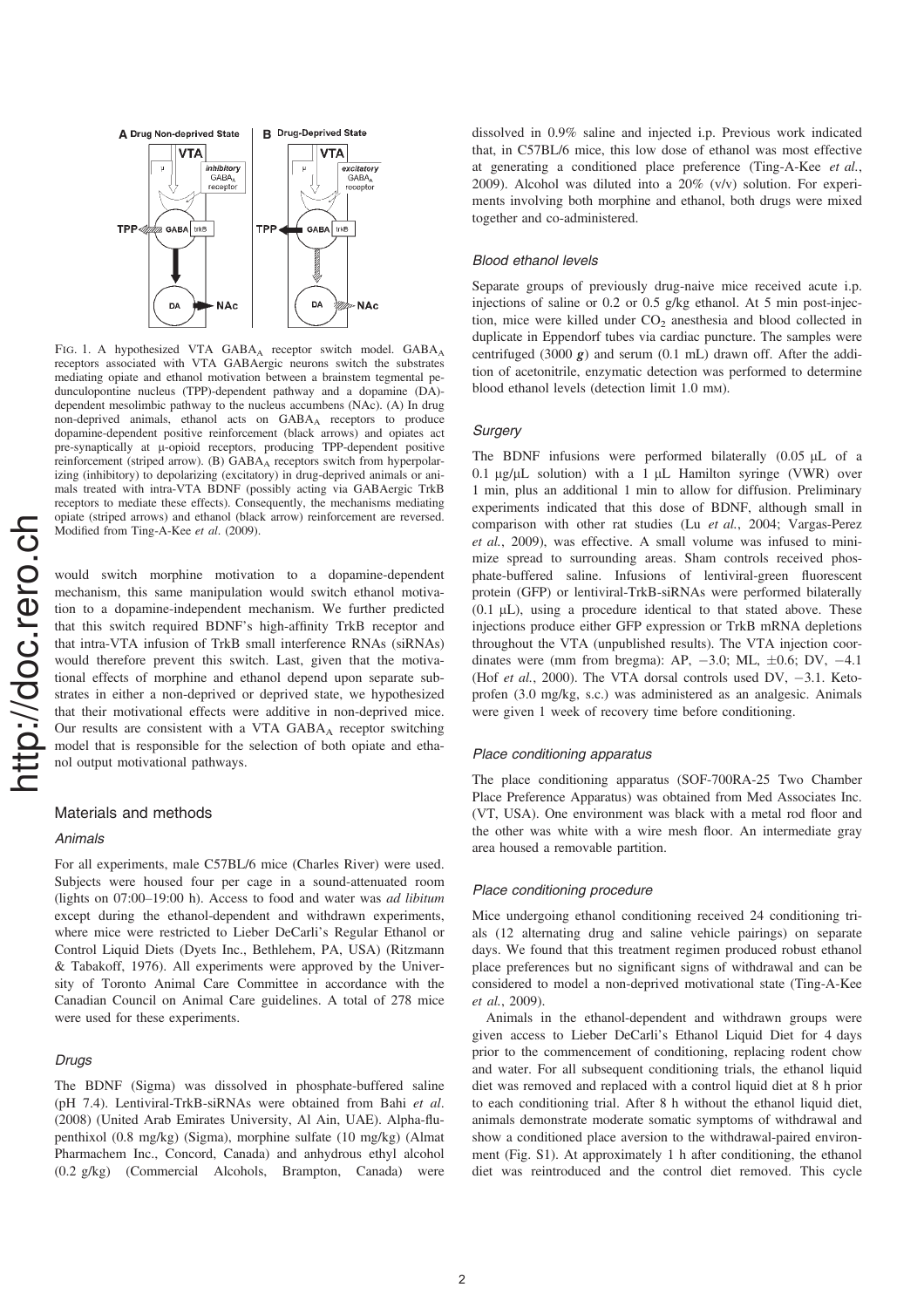continued for the duration of conditioning, during both drug and vehicle conditioning sessions. This ensured that withdrawal was felt over both compartments and allowed us to focus our analysis on the reinforcing effects of ethanol.

Alpha-flupenthixol (0.8 mg/kg i.p.) or saline pre-treatments occurred at 1 h prior to conditioning, for both drug and vehicle pairings, in order to balance any motivational effects of the treatments (although alpha-flupenthixol does not possess any motivational effects of its own at this dose) (Laviolette & van der Kooy, 2003; Grieder et al., 2010). Mice received i.p. injections of drug or saline and were then exposed to one of the conditioning environments for 5 min. Morphine conditioning followed a similar protocol of eight conditioning trials of 15 min each. All conditioning was unbiased and fully counterbalanced for treatment compartment and order of drug presentation. There were no baseline preferences for any environment, nor did we observe any treatment-induced preferences for the black or white environments (Fig. S2).

After the final conditioning trial, mice were allowed to rest uninterrupted in their home cage for 1 week until test day and any liquid diets were permanently replaced with rodent chow and water. On test day, under drug-free conditions, mice were given access to all conditioning environments simultaneously by removing the shared partition and introducing the animal into the intermediate gray area separating the two conditioning environments. The time and activity in each environment was recorded for 10 min.

# **Histology**

Mice that underwent control or drug infusions were anesthetized with 180 mg/kg sodium pentobarbital (Animal Resources Centre, Montreal, QC, Canada) and perfused with 30 mL each of 0.9% saline and 4% formaldehyde. Brains were removed and stored in a 25% sucrose/4% formaldehyde post-fixative at 4 °C, sliced using a cryostat into 30  $\mu$ m sections, and mounted on gelatin-coated slides. Correct placements were verified with cresyl violet staining and light microscopy (Hof et al., 2000). Mice were excluded if any infusions were outside the VTA; these mice did not differ from sham controls.

#### Statistical analysis

ANOVA or two-tailed Student's t-tests were used to detect significance  $(P < 0.05)$  where appropriate.

# **Results**

#### Blood ethanol levels

At 5 min after acute i.p. injection of 0.2 g/kg ethanol, we observed blood ethanol levels of approximately  $44 \pm 5$  mg/dL (n = 10). For comparison, saline injections produced no detectable levels of ethanol ( $n = 4$ ) and a higher ethanol dose (0.5 g/kg) produced levels of approximately  $74 \pm 3$  mg/dL (n = 8). Data represent mean  $\pm$  SEM.

#### Dopamine does not mediate non-deprived opiate motivation

Mice without prior exposure to opiates received intra-VTA phosphate-buffered saline and underwent morphine place conditioning (10 mg/kg). At 1 h prior to conditioning, mice were pre-treated with either saline  $(n = 16)$  or the broad-spectrum dopamine receptor antagonist alpha-flupenthixol  $(0.8 \text{ mg/kg})$   $(n = 21)$ . A two-way



Fig. 2. Morphine place preferences are attenuated by dopamine receptor antagonism only after intra-VTA BDNF infusion. (A) Morphine induced conditioned place preferences in mice receiving intra-VTA phosphatebuffered saline (PBS) irrespective of pre-treatment with alpha-flupenthixol  $(n = 16-21)$ . (B) Conversely, in mice receiving intra-VTA BDNF, morphine place preferences were attenuated by alpha-flupenthixol pre-treatment  $(n = 8-9)$ . Data represent mean  $\pm$  SEM of time spent in the drug-paired environment.

 $2 \times 2$  ANOVA (pre-treatment  $\times$  conditioning drug as a repeated measure) revealed no effect of pre-treatment  $(F_{1,35} = 0.34,$  $P = 0.56$ ), a significant effect of conditioning drug (morphine vs. saline)  $(F_{1,35} = 39.9, P \le 0.0001)$ , and no significant interaction  $(F<sub>1,35</sub> = 0.40, P = 0.533)$ , suggesting that these mice showed morphine place preferences irrespective of whether or not they were pre-treated with alpha-flupenthixol (Fig. 2A).

# Non-deprived opiate motivation is switched to a dopaminedependent mechanism after infusion of intra-ventral tegmental area brain-derived neurotrophic factor

A separate group of mice without prior exposure to opiates received intra-VTA BDNF and underwent morphine place conditioning (10 mg/kg). The mice were pre-treated with either saline ( $n = 8$ ) or alpha-flupenthixol ( $n = 9$ ). A two-way  $2 \times 2$  ANOVA (pre-treatment  $\times$  conditioning drug as a repeated measure) revealed no effect of pre-treatment  $(F_{1,15} = 0.0001, P = 0.996)$ , a significant effect of conditioning drug (morphine vs. saline)  $(F_{1,15} = 11.3, P = 0.0043)$ , and a significant interaction  $(F_{1,15} = 4.58, P = 0.0491)$ , suggesting that only after intra-VTA BDNF was pre-treatment with alpha-flupenthixol able to fully attenuate morphine place preferences (Fig. 2B), replicating previous results in rats (Vargas-Perez et al., 2009).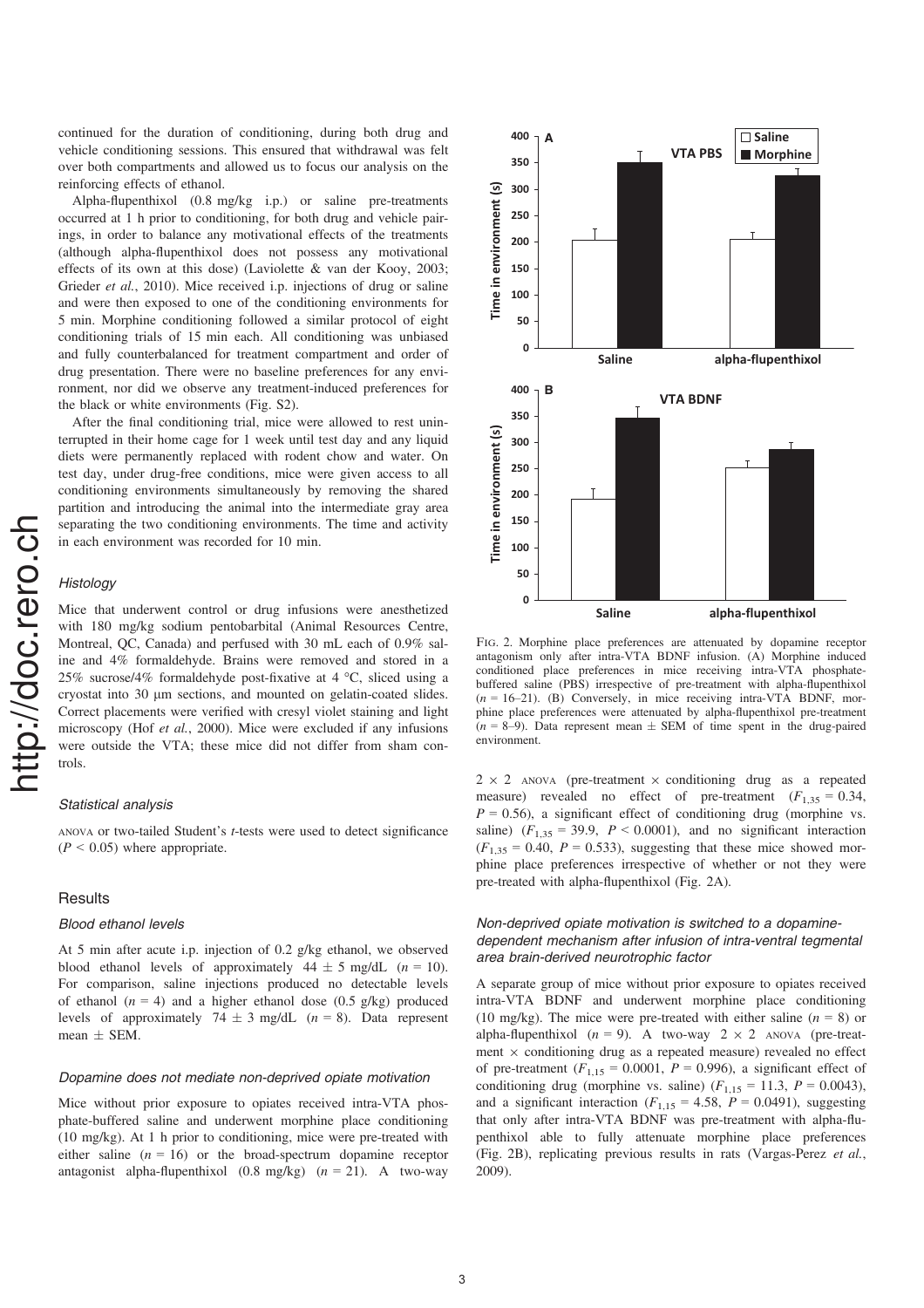

nttp://doc.rero.ch http://doc.rero.ch

Fig. 3. Ethanol place preferences are no longer attenuated by dopamine receptor antagonism after intra-VTA BDNF infusion. (A) Ethanol induced conditioned place preferences in mice receiving intra-VTA phosphate-buffered saline (PBS), which were attenuated by pre-treatment with alphaflupenthixol  $(n = 13-27)$ . (B) Conversely, in mice receiving intra- $\hat{V}TA$ BDNF, ethanol produced place preferences that were now insensitive to alpha-flupenthixol  $(n = 8-15)$  (left). Pre-treatment with alpha-flupenthixol was able to attenuate an ethanol place preference in mice receiving BDNF dorsal to the VTA ( $n = 7$ ) (right). Data represent mean  $\pm$  SEM of time spent in the drug-paired environment.

# Dopamine mediates non-deprived ethanol motivation

Mice without prior exposure to ethanol received intra-VTA phosphate-buffered saline and underwent ethanol place conditioning (0.2 g/kg). The mice were pre-treated with either saline ( $n = 27$ ) or alpha-flupenthixol ( $n = 13$ ). A two-way  $2 \times 2$  ANOVA (pre-treatment  $\times$  conditioning drug as a repeated measure) revealed no effect of pre-treatment  $(F_{1,38} = 0.224, P = 0.639)$ , a significant effect of conditioning drug (ethanol vs. saline)  $(F_{1,38} = 9.88, P = 0.0033)$ , and a significant interaction ( $F_{1,38} = 5.43$ ,  $P = 0.025$ ), suggesting that these mice showed ethanol place preferences that were attenuated by pre-treatment with alpha-flupenthixol, similar to previous results using dopamine receptor-2 knockout animals (Ting-A-Kee et al., 2009) (Fig. 3A).

# Non-deprived ethanol motivation is switched to a dopamineindependent mechanism after infusion of intra-ventral tegmental area brain-derived neurotrophic factor

A separate group of mice without prior exposure to ethanol received intra-VTA BDNF and underwent ethanol place conditioning (0.2 g/kg). The mice were pre-treated with either saline ( $n = 8$ ) or alpha-flupenthixol ( $n = 15$ ). A two-way  $2 \times 2$  ANOVA (pre-treatment  $\times$  conditioning drug as a repeated measure) revealed no effect of pre-treatment  $(F_{1,21} = 0.104, P = 0.75)$ , a significant main effect of conditioning drug (ethanol vs. saline)  $(F_{1,21} = 26.5, P \le 0.0001)$ , and no significant interaction ( $F_{1,21} = 0.023$ ,  $P = 0.88$ ), suggesting that, after intra-VTA BDNF, these mice demonstrated ethanol place preferences irrespective of whether or not they were pre-treated with alpha-flupenthixol (Fig. 3B, left).



Fig. 4. In ethanol-deprived mice, BDNF TrkB receptors are necessary for the switch to a dopamine-independent reinforcement mechanism. (A) In ethanol-deprived mice that had received control intra-VTA lentiviral-GFP infusions, ethanol induced conditioned place preferences irrespective of pre-treatment with alpha-flupenthixol  $(n = 6-23)$ . (B) Conversely, in ethanol-deprived mice that received intra-VTA lentiviral-TrkB-siRNAs, ethanol place preferences were attenuated by pre-treatment with alphaflupenthixol ( $n = 12-13$ ). Data represent mean  $\pm$  SEM of time spent in the drug-paired environment.

To confirm the VTA as the site of BDNF's actions, a separate group of mice without prior exposure to ethanol  $(n = 7)$  received a BDNF infusion 1 mm dorsal to the VTA and underwent ethanol place conditioning (0.2 g/kg). The mice were pre-treated with alphaflupenthixol. A t-test revealed no main effect of ethanol  $(t_{1,6} = 0.517, P = 0.624)$ , suggesting that, unless BDNF was infused into the VTA, alpha-flupenthixol pre-treatment was sufficient to attenuate an ethanol place preference (Fig. 3B, right).

#### Ethanol-deprived ethanol motivation is dopamine-independent

Mice received an intra-VTA infusion of control lentiviral-GFP prior to being made ethanol-dependent via exposure to an ethanol liquid diet and undergoing subsequent ethanol place conditioning (0.2 g/kg). The mice were pre-treated with either saline ( $n = 6$ ) or alpha-flupenthixol ( $n = 23$ ). A two-way  $2 \times 2$  ANOVA (pre-treatment  $\times$  conditioning drug as a repeated measure) revealed no effect of pre-treatment ( $F_{1,27} = 0.1$ ,  $P = 0.753$ ), a significant effect of conditioning drug (ethanol vs. saline)  $(F_{1,27} = 10.8, P = 0.0028)$ , and no significant interaction  $(F_{1,27} = 0.61, P = 0.44)$ , suggesting that these mice showed ethanol place preferences irrespective of whether or not they were pre-treated with alpha-flupenthixol (Fig. 4A).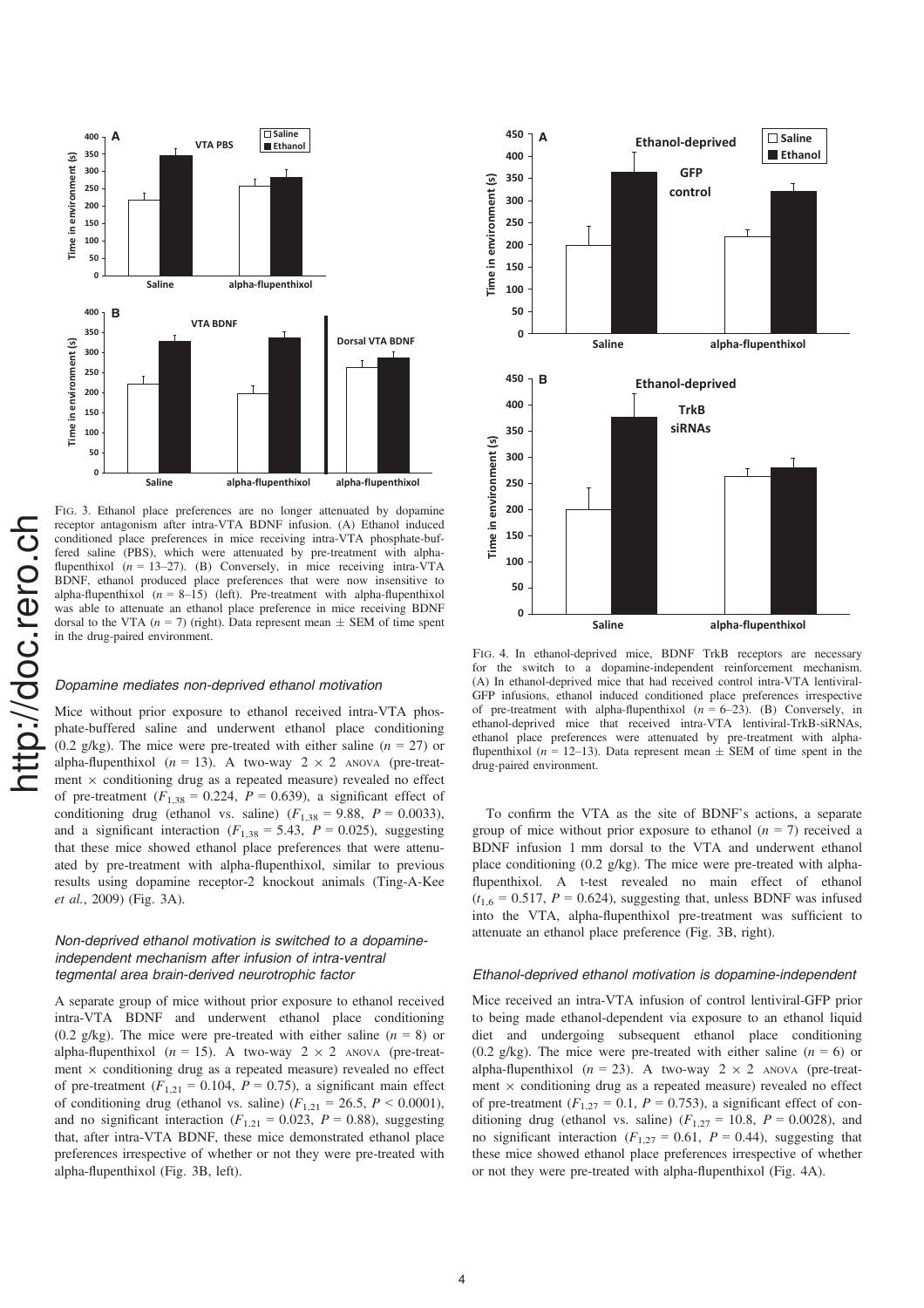# Brain-derived neurotrophic factor TrkB receptors are required for the switch to a dopamine-independent mechanism in ethanol-deprived mice

A separate group of mice received an intra-VTA infusion of lentiviral-TrkB-siRNAs prior to being made ethanol-dependent via exposure to an ethanol liquid diet and undergoing subsequent ethanol place conditioning (0.2 g/kg). This mixture of lentiviral-TrkB siRNAs has been reported to produce up to 93% TrkB receptor silencing (Bahi et al., 2008). The mice were pre-treated with either saline (n = 12) or alpha-flupenthixol (n = 13). A two-way  $2 \times 2$ ANOVA (pre-treatment  $\times$  conditioning drug as a repeated measure) revealed no effect of pre-treatment  $(F_{1,23} = 0.067, P = 0.8)$ , a significant effect of conditioning drug (ethanol vs. saline)  $(F_{1,23} = 7.05, P = 0.014)$ , and a significant interaction  $(F_{1,23} = 4.93,$  $P = 0.037$ ), suggesting that ethanol-deprived mice infused with intra-VTA TrkB siRNAs showed ethanol place preferences that were now attenuated by pre-treatment with alpha-flupenthixol (Fig. 4B).

# The motivational properties of opiates and ethanol are additive via distinct neurobiological pathways

Given that morphine and ethanol produce their motivational effects via different mechanisms in non-deprived, drug-naive animals (dopamine-independent and dopamine-dependent, respectively), we examined whether their motivational effects were additive. To test this, morphine  $(1 \text{ mg/kg})$  and ethanol  $(0.2 \text{ g/kg})$  were co-administered using a procedure identical to the one described previously for ethanol.

We paired one conditioning environment with both drugs and the other with morphine alone. The mice were pre-treated with either saline ( $n = 15$ ) or alpha-flupenthixol ( $n = 12$ ). A two-way  $2 \times 2$ ANOVA (pre-treatment  $\times$  conditioning drug as a repeated measure) revealed no effect of pre-treatment  $(F_{1,25} = 0.0002, P = 0.99)$ , a significant effect of conditioning drug (morphine and ethanol vs. morphine)  $(F_{1,25} = 7.38, P = 0.012)$ , and a significant interaction  $(F_{1,25} = 4.79, P = 0.038)$ , suggesting that mice only showed a preference for both drugs over morphine alone when they were not pre-treated with alpha-flupenthixol (Fig. 5A).

In a separate group of mice, we paired one environment with both drugs and the other with ethanol alone. Mice were pre-treated with either saline ( $n = 16$ ) or alpha-flupenthixol ( $n = 12$ ). A two-way  $2 \times 2$  ANOVA (pre-treatment  $\times$  conditioning drug as a repeated measure) revealed no effect of pre-treatment ( $F_{1,26} = 0.0023$ ,  $P = 0.96$ ), a significant main effect of conditioning drug (morphine and ethanol vs. ethanol)  $(F_{1,26} = 9.96, P = 0.0004)$ , and no significant interaction  $(F_{1,26} = 0.163, P = 0.69)$ , suggesting that mice always preferred an environment paired with both drugs over one paired with ethanol alone (Fig. 5B).

#### Discussion

# The switch in substrates underlying opiate and ethanol motivation is consistent with a switch in  $GABA_A$  receptor activity

Work with opiates and ethanol, using both associative and operant paradigms, suggests that the substrates responsible for their motivational properties are not absolute but rather change based on the current physiology of the animal (Olmstead et al., 1998; Laviolette et al., 2004; Sabino et al., 2009; Ting-A-Kee et al., 2009). We have proposed a 'switch' hypothesis of motivation that posits that the



Fig. 5. The positive reinforcing effects of morphine and ethanol are additive via distinct mechanisms. (A) Previously drug non-deprived mice showed strong preferences for an environment paired with both drugs over an environment paired with morphine alone. This preference was abolished by pretreatment with alpha-flupenthixol  $(n = 12-15)$ . (B) Conversely, previously drug non-deprived mice showed strong place preferences for an environment paired with both morphine and ethanol over an environment paired with ethanol alone, regardless of alpha-flupenthixol pre-treatment ( $n = 12-16$ ). Data represent mean  $\pm$  SEM of time spent in the drug-paired environment.

drug history of an animal determines the mechanisms responsible for drug motivation. According to this model, GABAA receptors on VTA GABA neurons play a central role in the selection of either dopamine-independent or dopamine-dependent output mechanisms (Laviolette et al., 2004). The ion conductance properties of these receptors [whether they produce hyperpolarization (inhibition) or depolarization (excitation) of VTA GABA neurons] determines whether a dopamine-independent or dopamine-dependent output pathway is selected.

Ethanol motivation can be explained by postulating that, as a positive allosteric modulator of GABA<sub>A</sub> receptors (located primarily on GABA neurons in the VTA), ethanol induces an inward chloride ion flow in VTA GABA neurons. This would hyperpolarize these cells, alleviate their inhibition of dopamine release, and result in a dopamine-dependent signal (Fig. 1A). Conversely, the opposing effects of morphine can be explained by postulating that morphine acts on pre-synaptic GABA-releasing terminals that synapse onto GABA neurons in the VTA (Svingos et al., 2001; Xia et al., 2011). According to the model, morphine binding to pre-synaptic  $\mu$ -opioid receptors would reduce GABA release onto GABA<sub>A</sub> receptors in a manner analogous to a  $GABA_A$  receptor antagonist (Laviolette et al., 2004). The loss of a hyperpolarizing  $GABA_A$  receptor input would depolarize VTA GABA cells, maintain their inhibition of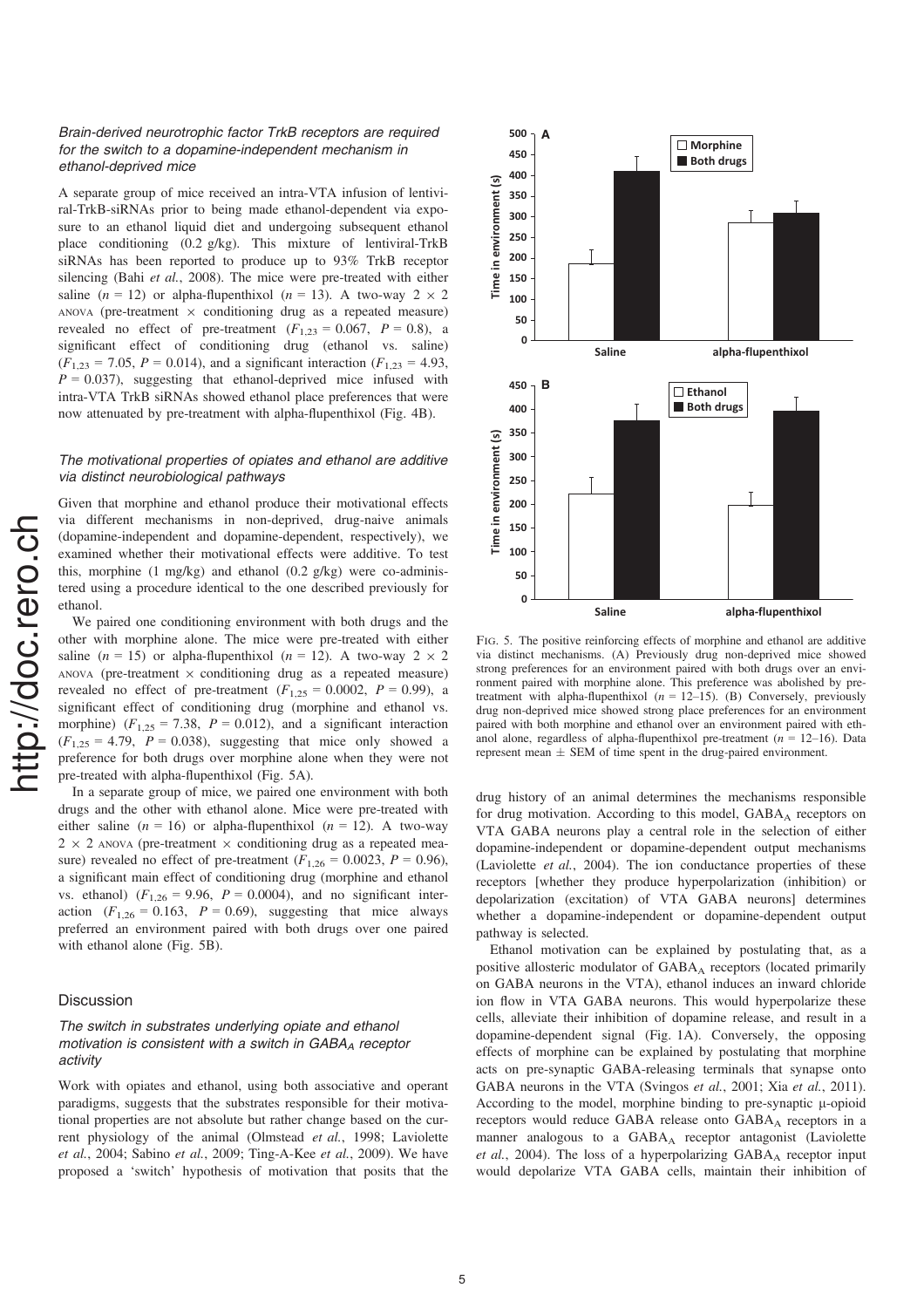VTA dopamine cells, and produce positive reinforcement via a tegmental pedunculopontine nucleus-dependent process (Laviolette & van der Kooy, 2001; Vargas-Perez et al., 2009).

The transit to a drug-deprived state produces a functional change in VTA GABAA receptors, which 'switch' to mediate depolarization of GABA cells upon activation, instead of hyperpolarization (Laviolette et al., 2004). Now, according to the model, if ethanol were to act on these same VTA GABA<sub>A</sub> receptors, it would have an opposite effect, increasing the activity of VTA GABAergic neurons and resulting in continued inhibition of the dopamine cells and a tegmental pedunculopontine nucleus-based signal (Fig. 1B). Conversely, (indirect) inhibition of VTA GABA<sub>A</sub> receptors with morphine would result in the loss of a depolarizing GABAergic input, leading to decreased GABAergic activity. Consequently, VTA dopamine cells would be disinhibited, producing a dopamine-dependent signal for opiates.

Previous work in C57BL/6 mice showed that the low dose of ethanol used in the present study (which possessed positive reinforcing properties that were GABA<sub>A</sub>-receptor-dependent and were blocked by systemic bicuculline) was the most reinforcing dose observed over the course of a full ethanol dose–response curve (Ting-A-Kee et al., 2009). This dose is an order of magnitude lower than that often used in the DBA/2J mouse strain traditionally employed in ethanol reinforcement paradigms (Cunningham et al., 1992b). The combination of this lower ethanol dose, differing mouse strain, and a greater number of conditioning trials may help to explain our differing results. Indeed, it is possible that these methodological differences may also be important factors that explain why our findings differ from those of other investigators who have observed no effect of various dopamine antagonists on ethanol place preference behavior (Cunningham et al., 1992a; Risinger et al., 1992). Furthermore, it should be noted that the ethanol place preferences observed here can be interpreted as preferences for the ethanol-paired environment, aversions to the withdrawal-paired environment, or some combination of these two possibilities. Future work will be needed to adequately differentiate between these options.

In the present study, we found that this low ethanol dose produced small but detectable blood ethanol levels. Although less frequently studied, previous work has demonstrated that low concentrations of ethanol (similar to those used in the present study) are capable of producing demonstrable changes in the brain. For example, low doses of ethanol can inhibit N-methyl-D-aspartate-induced currents (Lovinger et al., 1989), produce changes in VTA GABA cell activity (Gallegos et al., 1999), and impair memory on certain behavioral paradigms (Melchior & Ritzmann, 1996).

# Intra-ventral tegmental area brain-derived neurotrophic factor is necessary and sufficient for the transit to a dopamineindependent ethanol motivational system

As the present work utilized systemic injections of both morphine and ethanol, it is unclear exactly where these drugs are producing their effects. Indeed, although we suggest a VTA-based GABAA receptor model, GABAA receptors in multiple parts of the brain have been proposed as critical mediators of ethanol reinforcement (Hyytia & Koob, 1995; Eiler & June, 2007). However, the present work suggests that a single infusion of intra-VTA BDNF is sufficient to produce a complete switch in the mechanisms underlying both morphine and ethanol motivation. This suggests that, wherever their direct action lies, morphine and ethanol motivation is mediated at least in part through interactions within the VTA. In both cases, intra-VTA BDNF was sufficient to precipitate a switch to a 'drug-deprived state' in spite of the fact that the mice received minimal drug exposure for the entirety of the experiment. Indeed, BDNF mRNA and protein levels are found to be increased in opiate-deprived rats (Vargas-Perez et al., 2009).

Further evidence that the VTA is an important site for the motivational effects of ethanol comes from our work with TrkB siRNAs. In mice conditioned with ethanol while in an ethanol-deprived state, we observed that ethanol's motivational effects were no longer dopamine-dependent. However, in ethanol-deprived mice that received intra-VTA siRNAs targeted to the BDNF TrkB receptor [which is located on both GABA and dopamine neurons (Numan & Seroogy, 1999; Vargas-Perez et al., 2009)] no switch to a dopamine-independent pathway was observed. This suggests that BDNF signaling through VTA TrkB receptors is necessary for the change to a drug-deprived motivational state and a corresponding switch in opiate and ethanol motivational mechanisms. Future work is necessary to determine whether levels of TrkB receptors are altered in drug-deprived animals.

There is a wealth of data suggesting that BDNF plays an important role in drug addiction. Levels of this neurotrophic factor are increased in various brain regions in response to drug administration and/or withdrawal (Meredith et al., 2002; Vargas-Perez et al., 2009). Furthermore, intra-VTA BDNF enhances the behavioral effects of cocaine (Lu et al., 2004) and BDNF appears to be necessary for the development of cocaine addictive behavior (Graham et al., 2007; Lobo et al., 2010), although it also has been linked to decreases in the behavioral effects of various drugs of abuse (McGough et al., 2004; Lobo et al., 2010). Our work differs from these perspectives in that it suggests that BDNF is not causing a change in the quantitative effects of either morphine or ethanol per se but rather a change in the qualitative substrates mediating these effects.

A growing body of work has focused on the non-traditional depolarizing properties of GABA<sub>A</sub> receptors (Stein & Nicoll, 2003). Indeed, the fact that direct infusion of intra-VTA BDNF was successful in precipitating a switch in the mechanisms mediating drug motivation suggests that BDNF itself is capable of altering the ion conductance properties of GABA<sub>A</sub> receptors (Rivera et al., 2002; Coull et al., 2005). However, it is still to be explained exactly how this change is accomplished. One possibility is that BDNF alters the levels and/or activity of the co-transporter potassium chloride channel, which is responsible for removing intra-cellular chloride ions (Rivera et al., 2002; Wake et al., 2007). Downregulation of this transporter on VTA GABA cells would result in an intra-cellular buildup of chloride and, in turn, might allow for another ion flow to dominate (such as the extrusion of bicarbonate through the GABA<sub>A</sub> receptor) and produce a depolarizing response (Staley et al., 1995). Similarly, BDNF might influence GABA<sub>A</sub> receptor cell surface expression (Brunig *et al.*, 2001), although our work suggests that it is unlikely that this alone could account for our results, as ethanol (which is proposed to act on these same receptors) produces similarsized GABA<sub>A</sub> receptor-dependent place preferences in both drugnaive and drug-dependent and withdrawn motivational states (Ting-A-Kee et al., 2009). Other possible actions of BDNF [such as its role in cortical excitability (Rutherford et al., 1997) and the determination of  $GABA_A$  receptor subunit composition (Thompson et al., 1998)] cannot be discounted and warrant investigation.

# Morphine and ethanol motivation is additive

The interactions between opioids and ethanol are well characterized. Indeed, ethanol is known to interact with endogenous opioids such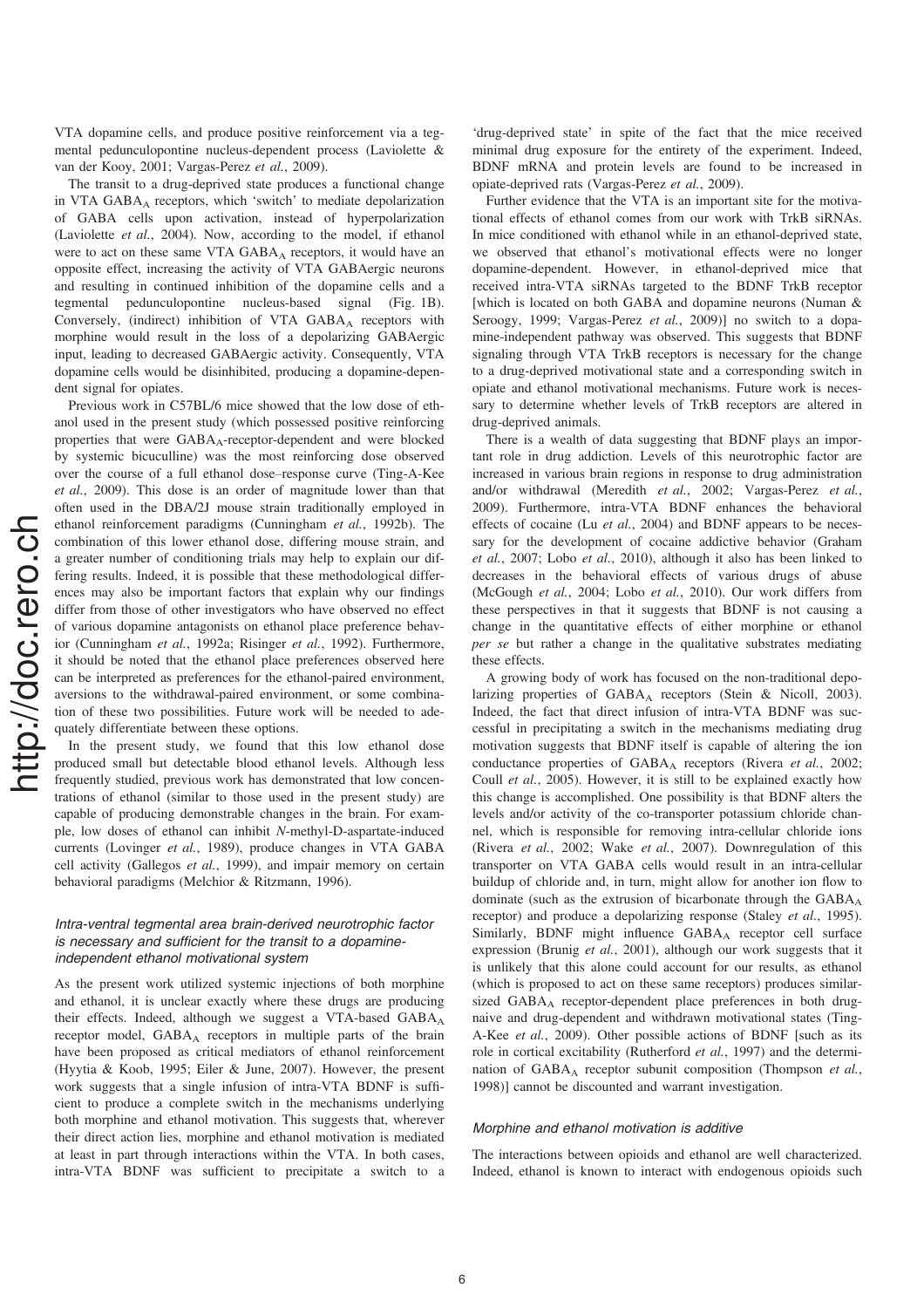that naltrexone, an opioid receptor antagonist, decreases ethanol self-administration in animals and reduces relapse in human alcoholics (Altshuler et al., 1980; Volpicelli et al., 1992). Our work builds on this research and suggests that, although intimately related, it is still nevertheless possible to separate the positive reinforcing properties of morphine and ethanol at the level of dopamine receptor antagonism. Morphine and ethanol produce their motivational effects via different output systems, which we suggest are selected by a common upstream mediator, namely VTA  $GABA_A$  receptors. The simplest such model, with both drugs acting on the same  $GABA_A$ receptor located on a GABA neuron, is pictured in Fig. 1. As these drugs cause opposing effects on GABA<sub>A</sub> receptors, we speculated that they might actually 'cancel' each other out and, paradoxically, produce zero net motivational effects when co-administered. Alternatively, morphine and ethanol could produce additive effects by acting in a sequential manner, or on separate populations of VTA  $GABA_A$  receptors entirely.

In drug non-deprived mice, strong preferences for environments paired with both drugs were observed over environments paired with a single drug alone, consistent with an additive-effects hypothesis. Pre-treatment with a dopamine receptor antagonist blocked this preference only when the single drug was morphine. This is consistent with the explanation that an animal given the choice between (i) morphine and the blocked motivational effects of ethanol vs. (ii) morphine alone, cannot differentiate between them. Conversely, an animal given the choice between (i) morphine and the blocked motivational effects of ethanol vs. (ii) the blocked motivational effects of ethanol alone, will still choose the morphine-paired environment. Taken together, these data indicate that the positive motivational effects of morphine and ethanol are additive and fully separable. Although the biological basis for this result is unknown, the data are consistent with the idea that morphine and ethanol are acting on the same VTA  $GABA_A$  receptor in a sequential manner, or on different subpopulations of VTA  $GABA_A$  receptors.

In conclusion, we demonstrate that intra-VTA BDNF precipitates a switch in the mechanisms mediating the motivational properties of morphine and ethanol, mimicking the process that naturally occurs when an animal becomes drug-deprived. Furthermore, we showed that, in drug non-deprived animals, the reinforcing effects of morphine and ethanol are additive and dissociable. We predict that this same result also holds true in drug-deprived animals, as the reinforcing effects of both drugs would still be subserved by different mechanisms. Our results point to BDNF as a potentially crucial component responsible for selecting the motivational output systems for both morphine and ethanol.

# Supporting Information

Additional supporting information can be found in the online version of this article:

Fig. S1. C57BL/6 mice avoid an environment paired with ethanol withdrawal. After 4 days of exposure to Lieber DeCarli's Ethanol Liquid Diet (replacing all rodent chow and water), the diet was removed and replaced with a control liquid diet at 8 h prior to a 5 min conditioning session for C57BL/6 mice (no drug injections)  $(n = 8)$ . At 1 h after conditioning, the ethanol diet was reintroduced and the control diet removed. This cycle continued for 4 days before the mice were given 1 week to recover with regular rodent chow and water. A 10 min conditioning test revealed a significant conditioned place aversion to the ethanol withdrawal-paired environment vs. the neutral environment ( $t_{1,7} = 2.58$ ,  $P = 0.036$ ). Data represent mean + SEM of time spent in the environments.

Fig. S2. C57BL/6 mice show no baseline preferences in our place conditioning paradigm. Mice received a saline injection prior to a 5 min conditioning session in one of two distinct conditioning environments (see Materials and methods) ( $n = 15$ ). This continued for 8 days (with exposures to alternating conditioning environments) after which the mice were given 1 week prior to testing. A 10 min conditioning test revealed no significant preference or aversion to either the black or white conditioning environments ( $t_{1,14} = 0.532$ ,  $P = 0.603$ ). Data represent mean + SEM of time spent in the environments.

#### Acknowledgements

Special thanks to Dr Sharon Miksys for her help with measuring blood ethanol levels. This work was funded by the Canadian Institutes of Health Research (CIHR) and a Natural Sciences and Engineering Research Council of Canada (NSERC) graduate training award.

#### **Disclosure**

R.F.T. owns shares and participates in Nicogen Research Inc., a company focused on novel smoking cessation treatment approaches. No Nicogen funds were used in this work and no other Nicogen participants reviewed the manuscript.

#### Abbreviations

BDNF, brain-derived neurotrophic factor; GFP, green fluorescent protein; siRNAs, small interference RNAs; VTA, ventral tegmental area.

# **References**

- Ahlenius, S., Carlsson, A., Engel, J., Svensson, T. & Sodersten, P. (1973) Antagonism by alpha methyltyrosine of the ethanol-induced stimulation and euphoria in man. Clin. Pharmacol. Ther., 14, 586–591.
- Altshuler, H.L., Phillips, P.E. & Feinhandler, D.A. (1980) Alteration of ethanol self-administration by naltrexone. Life Sci., 26, 679–688.
- Amalric, M. & Koob, G.F. (1985) Low doses of methylnaloxonium in the nucleus accumbens antagonize hyperactivity induced by heroin in the rat. Pharmacol. Biochem. Behav., 23, 411–415.
- Bahi, A., Boyer, F. & Dreyer, J.-L. (2008) Role of accumbens BDNF and TrkB in cocaine-induced psychomotor sensitization, conditioned-place preference, and reinstatement in rats. Psychopharmacology, 199, 169–182.
- Brunig, I., Penschuck, S., Berninger, B., Benson, J. & Fritschy, J.-M. (2001) BDNF reduces miniature inhibitory postsynaptic currents by rapid downregulation of GABA-A receptor surface expression. Eur. J. Neurosci., 13, 1320–1328.
- Coull, J.A., Beggs, S., Boudreau, D., Boivin, D., Tsuda, M., Inoue, K., Gravel, C., Salter, M.W. & De Koninck, Y. (2005) BDNF from microglia causes the shift in neuronal anion gradient underlying neuropathic pain. Nature, 438, 1017–1021.
- Cunningham, C.L., Malott, D.H., Dickinson, S.D. & Risinger, F.O. (1992a) Haloperidol does not alter expression of ethanol-induced conditioned place preference. Behav. Brain Res., 50, 1–5.
- Cunningham, C.L., Niehus, D.R., Malott, D.H. & Prather, L.K. (1992b) Genetic differences in the rewarding and activating effects of morphine and ethanol. Psychopharmacology, 107, 385–393.
- Eiler, W.J.A. II & June, H.L. (2007) Blockade of GABA-A receptors within the extended amygdala attenuates D2 regulation of alcohol-motivated behaviors in the ventral tegmental area of alcohol-preferring (P) rats. Neuropharmacology, 52, 1570–1579.
- El-Ghundi, M., George, S.R., Drago, J., Fletcher, P.J., Fan, T., Nguyen, T., Liu, C., Sibley, D.R., Westphal, H. & O'Dowd, B.F. (1998) Disruption of dopamine D1 receptor gene expression attenuates alcohol-seeking behavior. Eur. J. Pharmacol., 353, 149–158.
- Engleman, E.A., McBride, W.J., Wilber, A.A., Shaikh, S.R., Eha, R.D., Lumeng, L., Li, T.-K. & Murphy, J. (2000) Reverse microdialysis of a dopamine uptake inhibitor in the nucleus accumbens of alcohol-preferring rats: effects on dialysate dopamine levels and ethanol intake. Alcohol. Clin. Exp. Res., 24, 795–801.

 $\overline{7}$